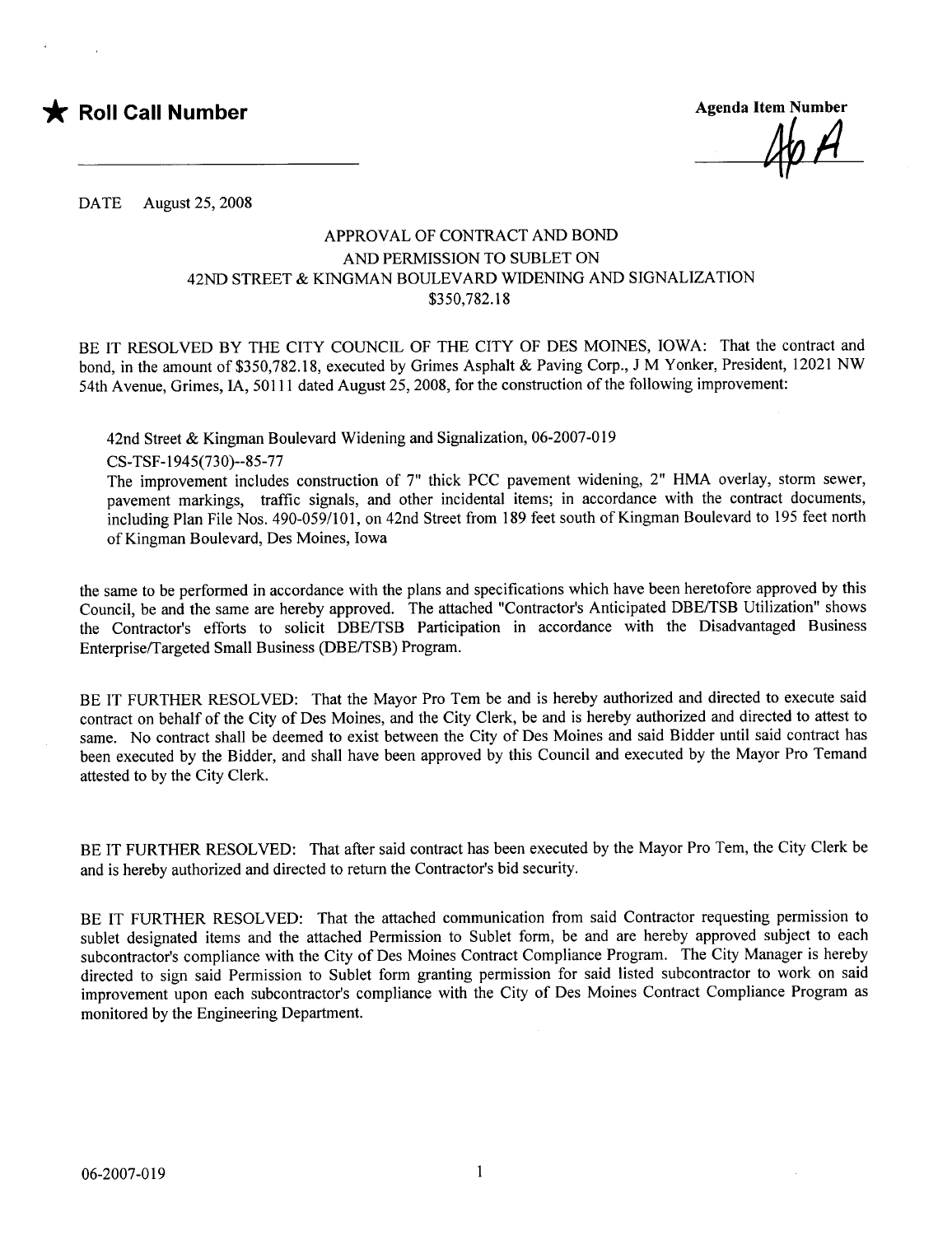Agenda Item Number <u>40</u>

DATE August 25, 2008

BE IT FURTHER RESOLVED: That the Des Moines Finance Director is hereby authorized to encumber this contract amount against the funds as identified below, and to acquire Builder's Risk Insurance, if appropriate, for the above referenced improvement.

| Moved by             |                                             | to adopt. |
|----------------------|---------------------------------------------|-----------|
| <b>FORM APPROVED</b> | Hotkern Vanligt                             |           |
|                      | Kathleen Vanderpool<br>Deputy City Attorney |           |

Funding Source: 2008-2009 CIP, Page Traffic-5, City-wide Signals, Channelization, and School Crossing Protection Program, TFC091, Being:

\$300,000 in Iowa DOT Traffic Safety Funds for 100% of construction contract costs only (Max \$300,000) with the remainder in G. O. Bonds .A

| <b>COUNCIL ACTION</b> | <b>YEAS</b> | <b>NAYS</b> | <b>PASS</b> | <b>ABSENT</b>   | I, Diane Rauh, City Clerk of said City Council, hereby                                                          |  |  |  |
|-----------------------|-------------|-------------|-------------|-----------------|-----------------------------------------------------------------------------------------------------------------|--|--|--|
| <b>COWNIE</b>         |             |             |             |                 | certify that at a meeting of the City Council, held on the<br>above date, among other proceedings the above was |  |  |  |
| <b>COLEMAN</b>        |             |             |             |                 |                                                                                                                 |  |  |  |
| <b>HENSLEY</b>        |             |             |             |                 | adopted.                                                                                                        |  |  |  |
| <b>KIERNAN</b>        |             |             |             |                 |                                                                                                                 |  |  |  |
| <b>MAHAFFEY</b>       |             |             |             |                 | IN WITNESS WHEREOF, I have hereunto set my hand                                                                 |  |  |  |
| <b>MEYER</b>          |             |             |             |                 | and affixed my seal the day and year first above written.                                                       |  |  |  |
| <b>VLASSIS</b>        |             |             |             |                 |                                                                                                                 |  |  |  |
| <b>TOTAL</b>          |             |             |             |                 |                                                                                                                 |  |  |  |
| <b>MOTION CARRIED</b> |             |             |             | <b>APPROVED</b> |                                                                                                                 |  |  |  |
|                       |             |             |             |                 |                                                                                                                 |  |  |  |
|                       |             |             |             |                 |                                                                                                                 |  |  |  |
|                       |             |             |             |                 |                                                                                                                 |  |  |  |

City Clerk